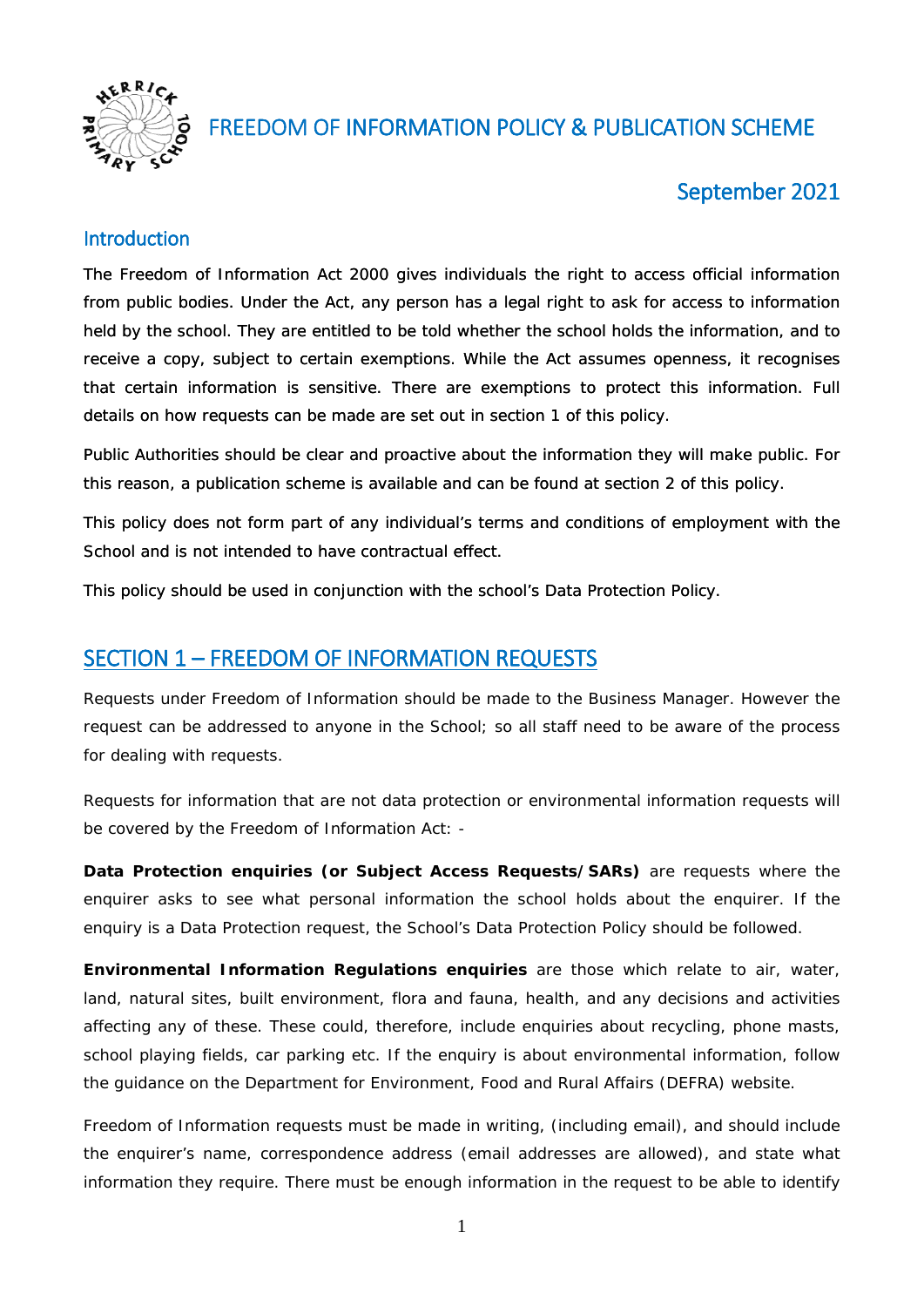and locate the information. If this information is covered by one of the other pieces of legislation (as referred to above), they will be dealt with under the relevant policy/procedure related to that request.

If the request is ambiguous and/or the School require further information in order to deal with your request, the School will request this further information directly from the individual making the request. Please note that the School do not have to deal with the request until the further information is received. Therefore, the time limit starts from the date that the School receives all information required in order to deal with the request.

The requester does not have to mention the Act, nor do they have to say why they want the information. There is a duty to respond to all requests, telling the enquirer whether or not the information is held, and supplying any information that is held, except where exemptions apply. There is a time limit of 20 school days (i.e. excluding school holidays) for responding to the request.

#### Information

Provided all requirements are met for a valid request to be made, the School will provide the information that it holds (unless an exemption applies).

*Holding* information means information relating to the business of the school:

- That the school has created; or
- That the school has received from another body or person; or
- Held by another body on the school's behalf.

Information means both hard copy and digital information, including email.

If the information is held by another public authority, such as the Local Authority, first check with them they hold it, then transfer the request to them. If this applies, the School will notify the enquirer that they do not hold the information and to whom they have transferred the request. The School will continue to answer any parts of the enquiry in respect of information it does hold.

When the School does not hold the information, it has *no duty to create or acquire it* just to answer the enquiry; although a reasonable search will be made before confirming whether the School has the information requested.

If the information requested is already in the public domain, for instance, through the Publication Scheme or on the School's website, the School will direct the enquirer to the information and explain how to access it.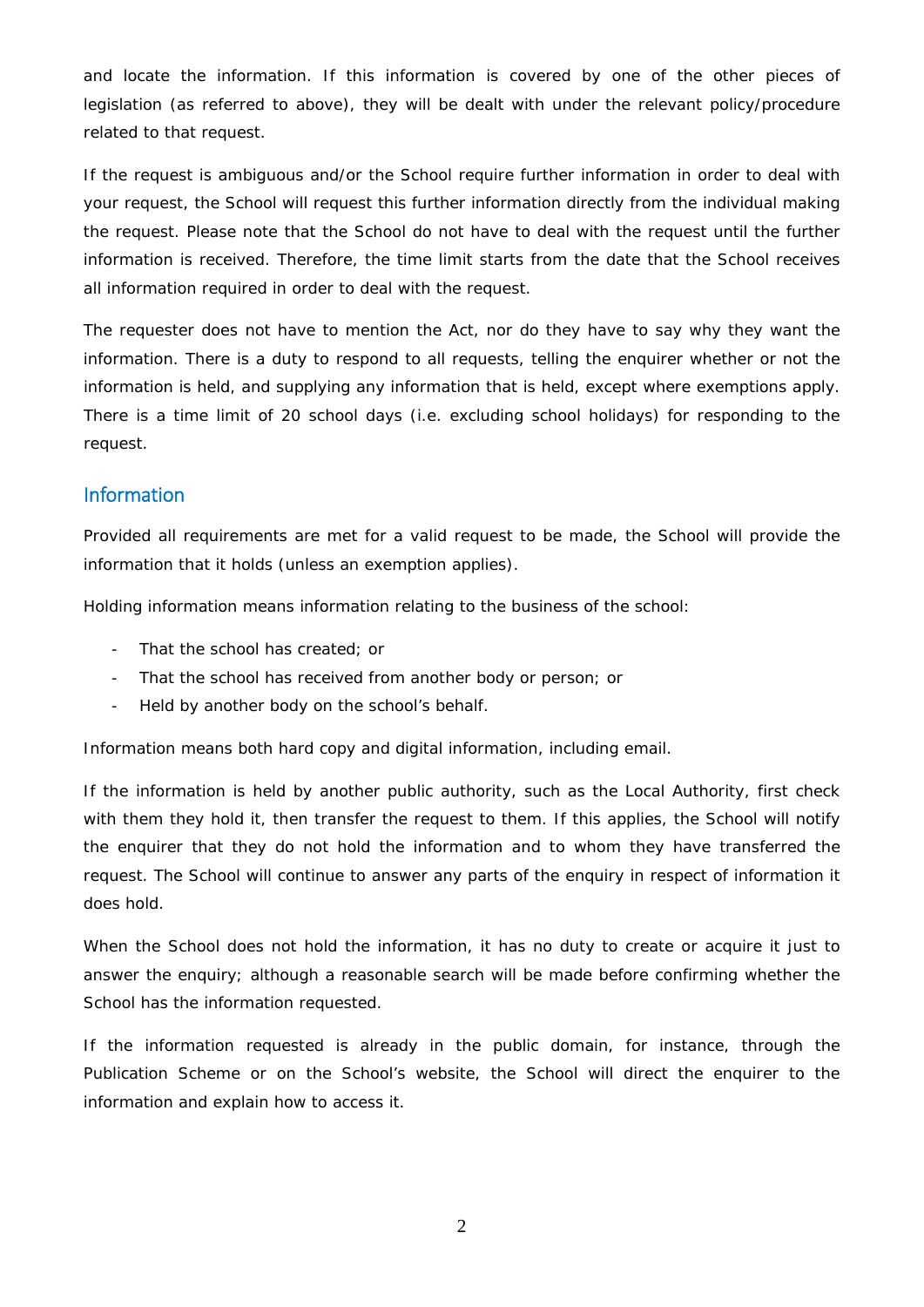The requester has the right to be told if the information requested is held by the School (subject to any of the exemptions). This obligation is known as the school's *duty to confirm or deny* that it holds the information. However, the school does not have to confirm or deny if:-

- The exemption is an absolute exemption; or
- In the case of qualified exemptions, confirming or denying would itself disclose exempted information.

#### Vexatious Requests

There is no obligation on the School to comply with vexatious requests. A vexatious request is one which is designed to cause inconvenience, harassment or expense rather than to obtain information, and would require a substantial diversion of resources or would otherwise undermine the work of the school. However, this does not provide an excuse for bad records management.

In addition, the School do not have to comply with repeated identical or substantially similar requests from the same applicant unless a reasonable interval has elapsed between requests.

#### Fees

The School may charge the requester a fee for providing the requested information. This will be dependent on whether the staffing costs in complying with the request exceeds the threshold. The threshold is currently £450 with staff costs calculated at a fixed rate of £25 per hour (therefore 18 hours' work is required before the threshold is reached).

If a request would cost less than the threshold, then the school can only charge for the cost of informing the applicant whether the information is held, and communicating the information to the applicant (e.g. photocopying, printing and postage costs).

When calculating costs/threshold, the School can take account of the staff costs/time in determining whether the information is held by the School, locating and retrieving the information, and extracting the information from other documents. The School will not take account of the costs involved with considering whether information is exempt under the Act.

If a request would cost more than the appropriate limit, (£450) the school can turn the request down, answer and charge a fee or answer and waive the fee.

If the School are going to charge they will send the enquirer a fees notice. The School do not have to comply with the request until the fee has been paid. More details on fees can be found on the ICO website.

If planning to turn down a request for cost reasons, or charge a high fee, you should contact the applicant in advance to discuss whether they would prefer the scope of the request to be modified so that, for example, it would cost less than the appropriate limit.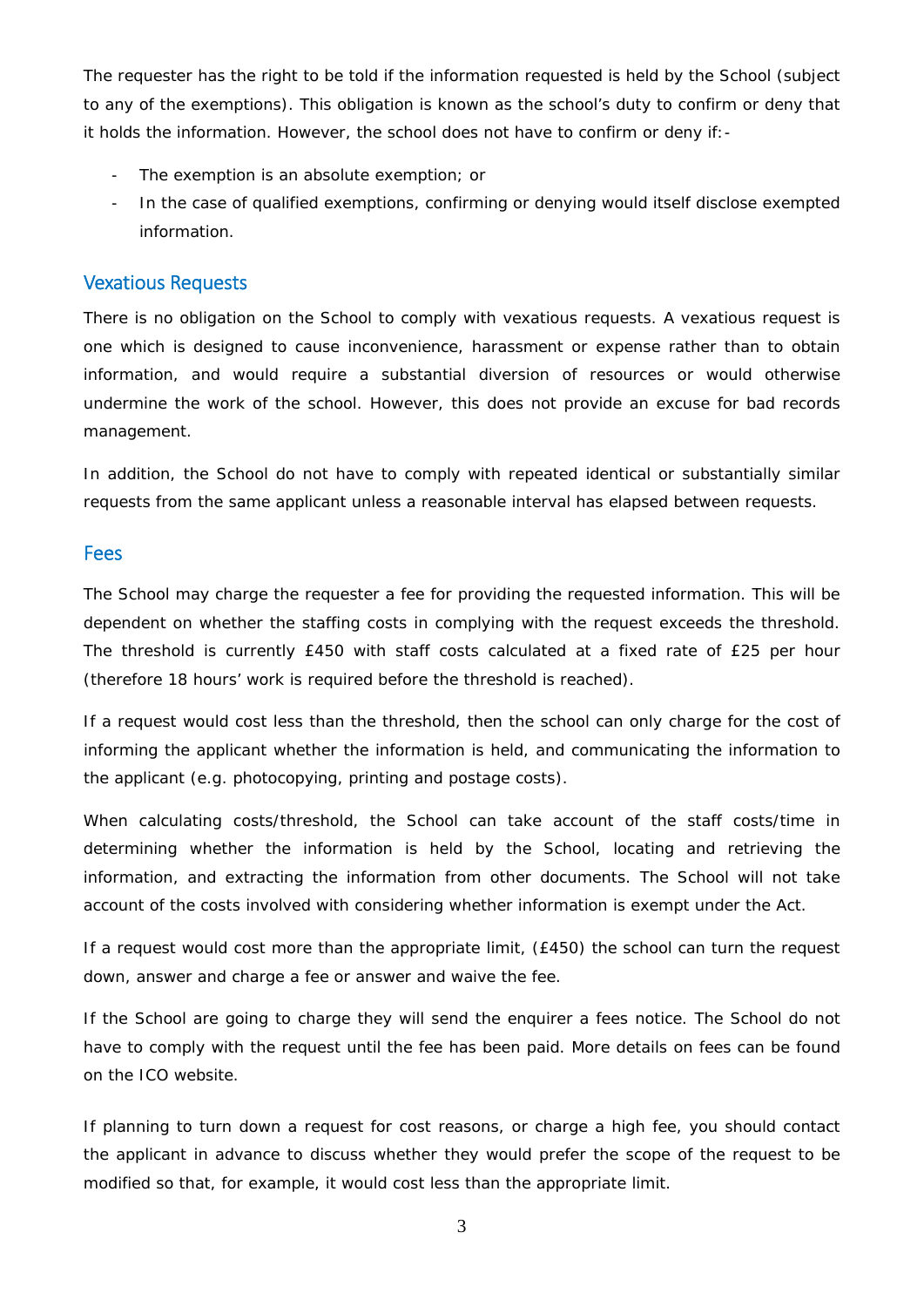Where two or more requests are made to the School by different people who appear to be acting together or as part of a campaign the estimated cost of complying with any of the requests may be taken to be the estimated total cost of complying with them all.

#### Time Limits

Compliance with a request must be prompt and within the time limit of 20 school days (this does not include the school holidays or weekends) or 60 working days if this is shorter. Failure to comply could result in a complaint by the requester to the Information Commissioner's Office. The response time starts counting as the first day from the next working day after the request is received (so if a request was received on Monday  $6<sup>th</sup>$  October the time limit would start from the next working day, the  $7<sup>th</sup>$  October).

Where the School has asked the enquirer for more information to enable it to answer, the 20 school days start time begins when this further information has been received. If some information is exempt this will be detailed in the School's response.

If a qualified exemption applies and the School need more time to consider the public interest test, the School will reply in 20 school days stating that an exemption applies but include an estimate of the date by which a decision on the public interest test will be made. This should be within a "reasonable" time.

Where the School has notified the enquirer that a charge is to be made, the time period stops until payment is received.

### Third Party Data

Consultation of third parties may be required if their interests could be affected by release of the information requested, and any such consultation may influence the decision.

Consultation will be necessary where:

- Disclosure of information may affect the legal rights of a third party, such as the right to have certain information treated in confidence or rights under Article 8 of the European Convention on Human Rights:
- The views of the third party may assist the School to determine if information is exempt from disclosure; or
- The views of the third party may assist the School to determine the public interest test.

Personal information requested by third parties is also exempt under this policy where release of that information would breach the Data Protection Act. If a request is made for a document (e.g. Governing Body minutes) which contains personal information whose release to a third party would breach the Data Protection Act, the document may be issued by blanking out the relevant personal information as set out in the redaction procedure.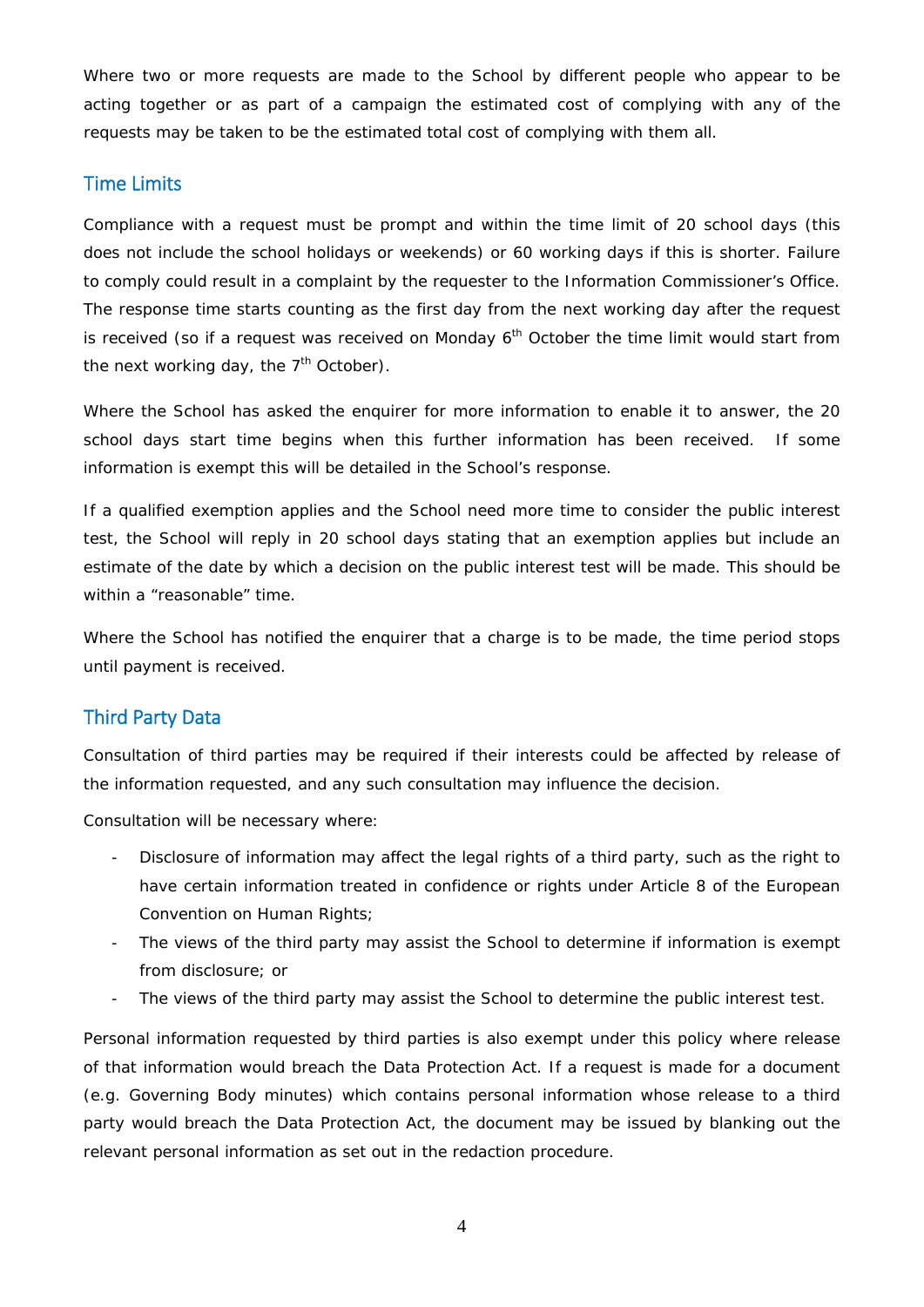### **Exemptions**

The presumption of the Freedom of Information Act is that the School will disclose information unless the Act provides a specific reason to withhold it. The Act recognises the need to preserve confidentiality and protect sensitive material in certain circumstances.

The School may refuse all/part of a request, if one of the following applies: -

- 1) There is an exemption to disclosure within the act;
- 2) The information sought is not held;
- 3) The request is considered vexatious or repeated; or
- 4) The cost of compliance exceeds the threshold.

A series of exemptions are set out in the Act which allow the withholding of information in relation to an enquiry. Some are very specialised in their application (such as national security) and would not usually be relevant to schools.

There are two general categories of exemptions:-

- **1) Absolute**: where there is no requirement to confirm or deny that the information is held, disclose the information or consider the public interest; and
- **2) Qualified**: where, even if an exemption applies, there is a duty to consider the public Interest in disclosing information.

### Absolute Exemptions

There are eight absolute exemptions set out in the Act. However the following are the only absolute exemptions which will apply to the School:

- Information accessible to the enquirer by other means (for example by way of the School's Publication Scheme);
- National Security/Court Records;
- Personal information (i.e. information which would be covered by the Data Protection Act);
- Information provided in confidence.

If an absolute exemption exists, it means that disclosure is not required by the Act. However, a decision could be taken to ignore the exemption and release the information taking into account all the facts of the case if it is felt necessary to do so.

### Qualified Exemptions

If one of the below exemptions apply (i.e. a qualified disclosure), there is also a duty to consider the public interest in confirming or denying that the information exists and in disclosing information.

The qualified exemptions under the Act which would be applicable to the School are: -

- Information requested is intended for future publication (and it is reasonable in all the circumstances for the requester to wait until such time the information is published);
- Reasons of National Security;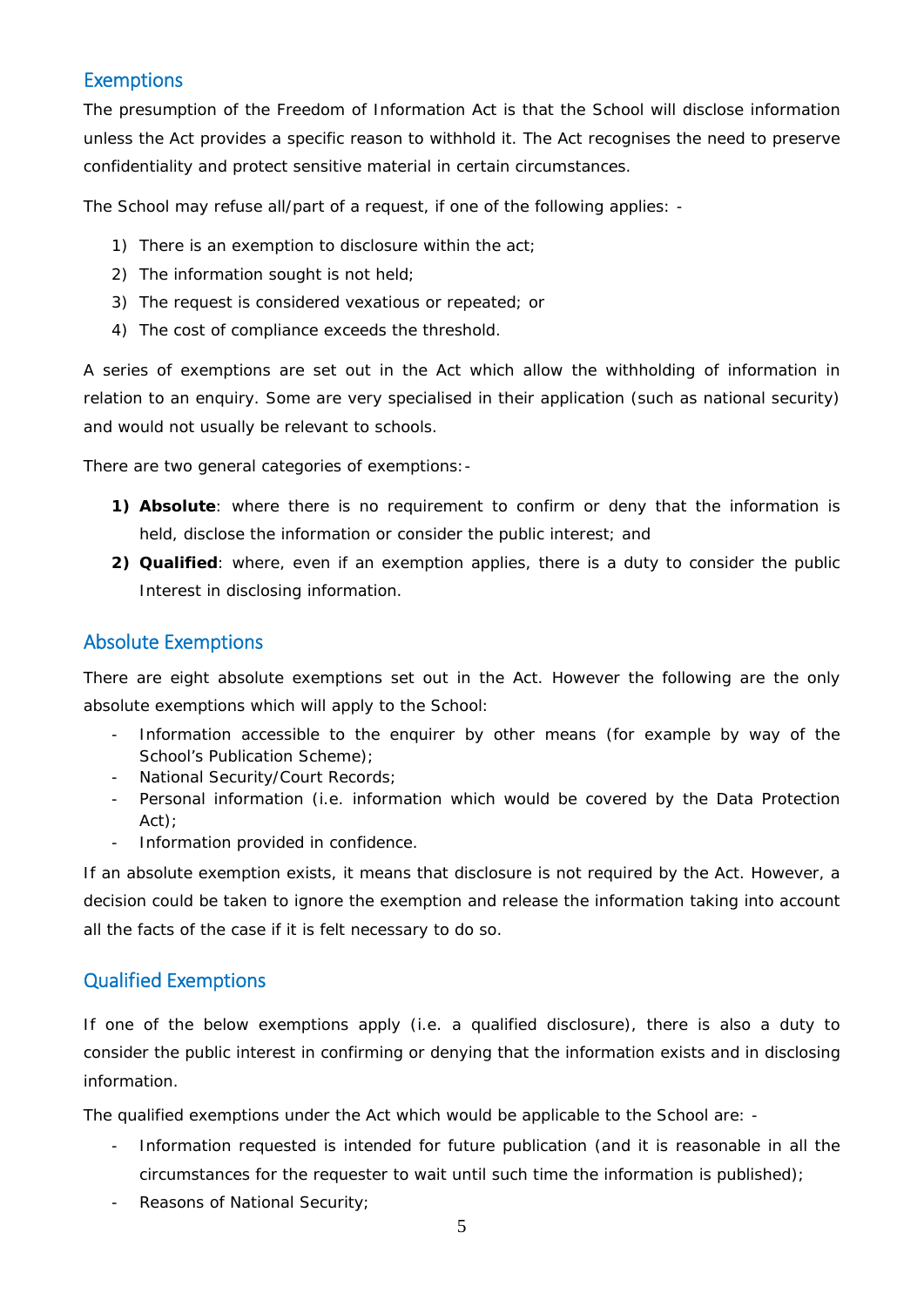- Government/International Relations;
- Release of the information is likely to prejudice any actual or potential legal action or formal investigation involving the School;
- Law enforcement (i.e. if disclosure would prejudice the prevention or detection of crime, the prosecution of offenders or the administration of justice);
- Release of the information would prejudice the ability of the School to carry out an effective audit of its accounts, resources and functions;
- For Health and Safety purposes;
- Information requested is Environmental information;
- Information requested is subject to Legal professional privilege; and
- For *Commercial Interest* reasons.

Where the potential exemption is a qualified exemption, the School will consider the public interest test to identify if the public interest in applying the exemption outweighs the public interest in disclosing it.

In all cases, before writing to the enquirer, the person given responsibility by the School for dealing with the request will need to ensure that the case has been properly considered, and that the reasons for refusal, or public interest test refusal, are sound.

#### Refusal

If it is decided to refuse a request, the School will send a refusals notice, which must contain

- The fact that the responsible person cannot provide the information asked for;
- Which exemption(s) apply;
- Why the exemption(s) apply to this enquiry (if it is not self-evident);
- Reasons for refusal; and
- The School's complaints procedure.

For monitoring purposes and in case of an appeal against a decision not to release the information or an investigation by the Information Commissioner, the responsible person must keep a record of all enquiries where all or part of the requested information is withheld and exemptions are claimed. The record must include the reasons for the decision to withhold the information.

## SECTION 2 – FREEDOM OF INFORMATION PUBLICATION SCHEME

#### Introduction

This publication scheme follows a model approved by the Information Commissioners Office.

This scheme is not a list of individual publications but rather a description of the classes of types of information that we are committed to publishing. This list is not an exhaustive list of all of the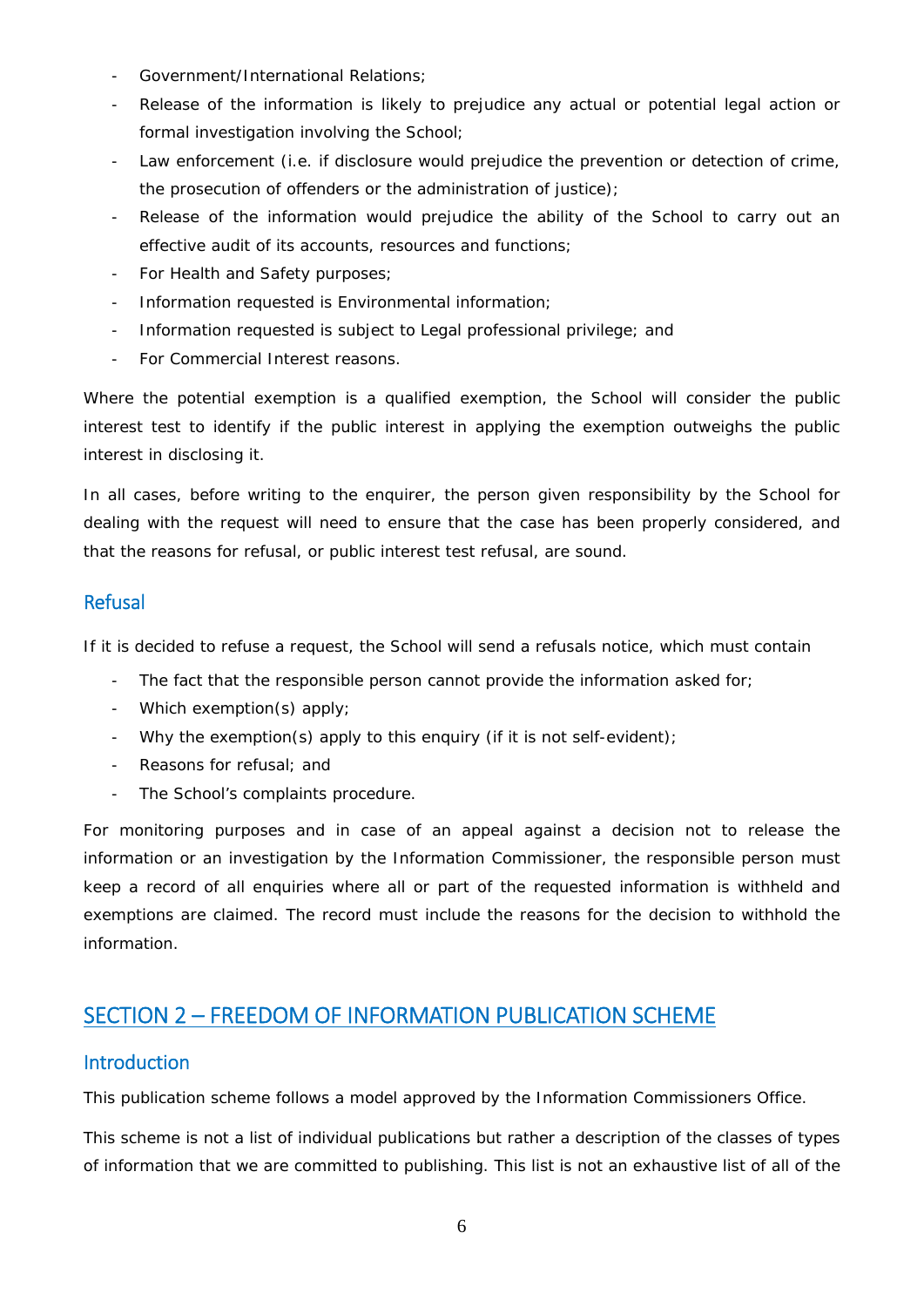types of information that we publish. We try to proactively publish as much information as we can where the information would have a wider public interest.

This scheme does not include information that we consider to be sensitive, such as personal information, information prevented from disclosure by law or information about security matters.

### Classes of Information

There are six classes of information that we hold: -

- Who we are and what we do
- What we spend and how we spend it
- What our priorities are and how we are doing
- How we make decisions
- Our policies and procedures
- he services we offer

#### Making Information Available

Information will generally be made available on the school website. Where it is not possible to include this information on the school website, or when an individual does not wish to access the information by the website the school will indicate how information can be obtained by other means and provide it by those means. This may be detailed in response to a request or within the scheme itself. This will usually be by way of a paper copy.

In some exceptional circumstances, some information may be available only by viewing in person. Where this manner is specified, contact details will be provided. An appointment to view the information will be arranged within a reasonable timescale.

Information will be provided in the language in which it is held or in such other language that is legally required. Where we are legally required to translate any information, we shall do so.

### Charges for Information Published Under this Scheme

The school may charge individuals for information published under this scheme. The purpose of this scheme is to make the maximum amount of information readily available at the minimum inconvenience and cost to the public. Charges made by the school for routinely published material will be justified and transparent and kept to a minimum.

Material which is published and accessed on the website will be provided free of charge.

Charges may be made for information subject to a charging regime specified by law.

Charges will be made to cover:

- ‐ Photocopying;
- ‐ Postage and Packaging; &
- ‐ The costs directly incurred as a result of viewing information.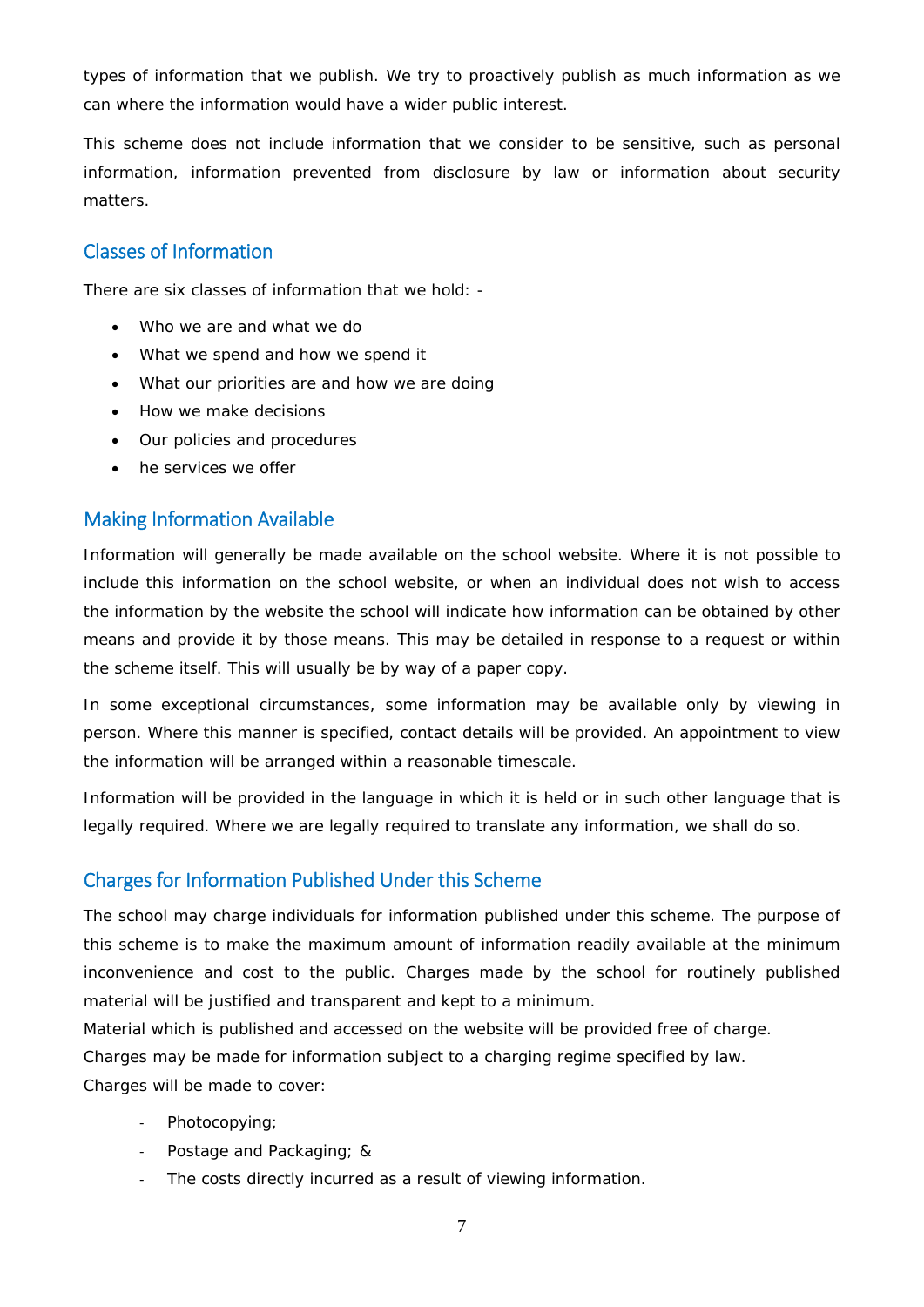Single copies of information requested which are covered by the publication scheme will be provided free unless otherwise stated within the scheme. If the request involved a large amount of photocopying, printing or postage, then this may be at a cost. If this is the case we will let you know as well as let you know the cost before fulfilling your request.

#### How to request information

If you require a paper version of any of the documents within the scheme please contact the school using the contact details below.

Telephone: 0116 2665656 Email: [office@herrick.leicester.sch.uk](mailto:office@herrick.leicester.sch.uk)

Address: Lockerbie Avenue, Leicester LE4 7NJ

Please mark all correspondence *Publication Scheme Request* in order to help us process your request quickly. If the information you are looking for isn't available via the scheme, you can still contact the school to ask if we have this information.

### The Publication Schedule

| Who we are and<br>what we do                  | <b>Description</b>                                                                                                                                                                                                                                                                                                                                                                                                                                                                                                                                                                                                                                                                                                                                                                                                                                                                                                                                                                                                                                                                                                                                                                                                                                                                                                                                                                                                                                                                                                                                                                                                                                                                                                                                                  |
|-----------------------------------------------|---------------------------------------------------------------------------------------------------------------------------------------------------------------------------------------------------------------------------------------------------------------------------------------------------------------------------------------------------------------------------------------------------------------------------------------------------------------------------------------------------------------------------------------------------------------------------------------------------------------------------------------------------------------------------------------------------------------------------------------------------------------------------------------------------------------------------------------------------------------------------------------------------------------------------------------------------------------------------------------------------------------------------------------------------------------------------------------------------------------------------------------------------------------------------------------------------------------------------------------------------------------------------------------------------------------------------------------------------------------------------------------------------------------------------------------------------------------------------------------------------------------------------------------------------------------------------------------------------------------------------------------------------------------------------------------------------------------------------------------------------------------------|
| Information relating to<br>the Governing Body | Information contained in official governing body documents including<br>the governor's annual report:-<br>Who is who<br>Basis of governors appointment<br>The manner in which the governing body is constituted<br>Category of the school<br>A statement on progress in implementing the action plan<br>drawn up following an inspection<br>Agreed minutes from governors board and committee meetings<br>A financial statement - including gifts made to the school and<br>amounts paid to the governors for expenses<br>Information about the implementation of the governing body's<br>$\bullet$<br>policy on pupils with special educational needs and any<br>changes to the policy during the last year<br>A description of arrangements for the admission of pupils with<br>$\bullet$<br>disabilities, including details of the steps to prevent disabled<br>students being treated less favourably than other pupils,<br>details of existing facilities to assist access to the school by<br>pupils with disabilities, the accessibility plan covering future<br>policies for increasing access by those with disabilities to the<br>school<br>A statement of policy on whole staff development identifying<br>how teacher's professional development impacts on teaching<br>and learning.<br>Number of pupils on roll and rates of pupils authorised and<br>$\bullet$<br>unauthorised absence<br>National curriculum assessment results for appropriate key<br>$\bullet$<br>stages with national summary figures<br>Instruments of government, including the date it takes effect<br>$\bullet$<br>The term of office of each category of governor if it lasts less<br>than 4 years and the name of anybody entitled to appoint any<br>category of governor. |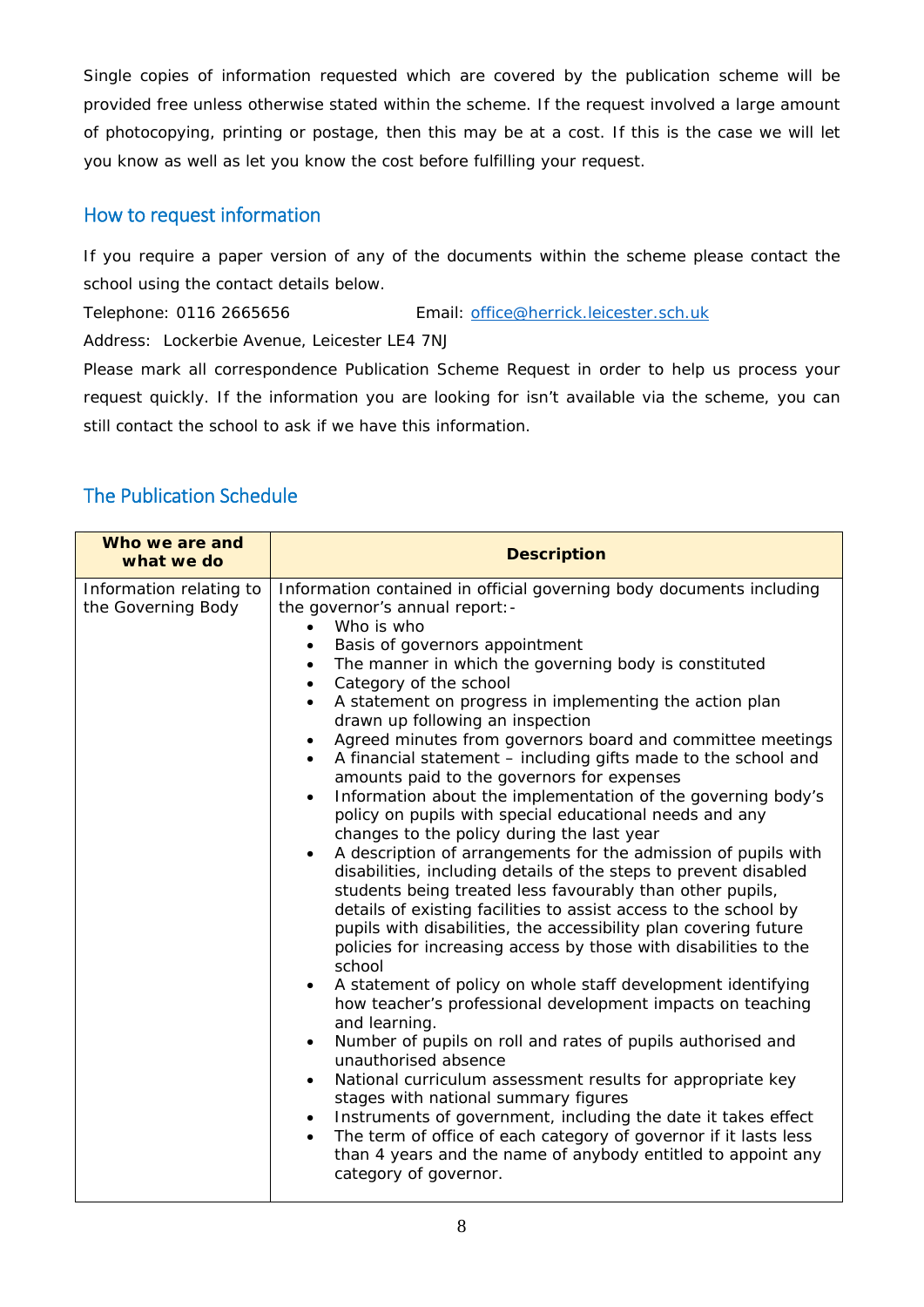| School prospectus | • The name, address, website and telephone number of the<br>school and the type of school<br>• The name of the school Headteacher<br>• The school's staffing structure<br>• Information about the schools policy on providing for pupils<br>with special educational needs<br>• Statement on the schools aims and values |
|-------------------|--------------------------------------------------------------------------------------------------------------------------------------------------------------------------------------------------------------------------------------------------------------------------------------------------------------------------|
|                   |                                                                                                                                                                                                                                                                                                                          |
|                   |                                                                                                                                                                                                                                                                                                                          |
|                   | Information on the school policy on admissions<br>$\bullet$                                                                                                                                                                                                                                                              |
|                   | • School term dates, times and attendance                                                                                                                                                                                                                                                                                |
|                   | Uniform<br>$\bullet$                                                                                                                                                                                                                                                                                                     |
|                   | Number of pupils on roll and rates of student absence                                                                                                                                                                                                                                                                    |
|                   | Details of any affiliations with a particular religion or religious<br>$\bullet$                                                                                                                                                                                                                                         |
|                   | denomination, the religious education and collective worship                                                                                                                                                                                                                                                             |
|                   | and the alternative provision for these pupils.                                                                                                                                                                                                                                                                          |
|                   |                                                                                                                                                                                                                                                                                                                          |

| What we spend and<br>how we spend it | <b>Description</b>                                                       |
|--------------------------------------|--------------------------------------------------------------------------|
| Financial statement                  | projected and actual income and<br>expenditure,<br>Relating to           |
| for the current and                  | procurement, contracts and financial audit. Includes budget plans,       |
| previous financial year              | financial statements and financial audit reports                         |
| Details of expenditure               | Sets out details of items of expenditure over £5,000 including the       |
|                                      | cost, name of supplier and information about the transaction             |
| Procurement and                      | Details of the procurement and contracts the school has entered into     |
| contracts                            | or details relating to the organisation who has carried out this process |
|                                      | on the schools behalf (for example the local authority).                 |
| Pay policy                           | A copy of the pay policy that the school uses to govern staff pay.       |
| Allowances                           | Details of allowances and expenses that can be incurred by staff and     |
|                                      | governors.                                                               |
| Pupil Premium                        | How the school uses pupil premium.                                       |
| Utilities and school                 | Details of the schools overheads and running costs.                      |
| running expenditure                  |                                                                          |

| <b>Priorities &amp;</b><br>situation                      | <b>Description</b>                                                                                                                                                                                                    |
|-----------------------------------------------------------|-----------------------------------------------------------------------------------------------------------------------------------------------------------------------------------------------------------------------|
| Ofsted report                                             | A published report of the outcome of our latest Ofsted inspection.                                                                                                                                                    |
| Performance<br>management Policy                          | Statement of procedures adopted by the governing body relating to<br>the performance management of staff and the annual report of the<br>Headteacher on the effectiveness of appraisal procedures.                    |
| Charging and<br>remissions policies                       | A statement of the school's policy with respect to charges and<br>remissions for any optional extra or board and lodging for which<br>charges are permitted, for example school publication, music tuition,<br>trips. |
| <b>Health and Safety</b><br>Policy and Risk<br>Assessment | Statement of general policy with respect to health and safety at work<br>of employees (and others) and the organisation and arrangements for<br>carrying out the policy.                                              |
| Staff Conduct,<br>Discipline and<br>Grievance             | Statement of procedure for regulating conduct and discipline of school<br>staff and procedures by which staff may seek redress for grievance.                                                                         |
| Curriculum circulars<br>and Statutory<br>Instruments      | Any statutory instruments, departmental circulars and administrative<br>memoranda sent by the Department of Education to the Headteacher<br>or governing body relating to the curriculum.                             |

| How we make<br>decisions | <b>Description</b>                                                     |
|--------------------------|------------------------------------------------------------------------|
| Admissions Policy/       | This does not include individual decisions. This is a statement of our |
| Decisions (not           | policy with regards to admissions and how we make decisions            |
| individual)              | regarding admissions.                                                  |